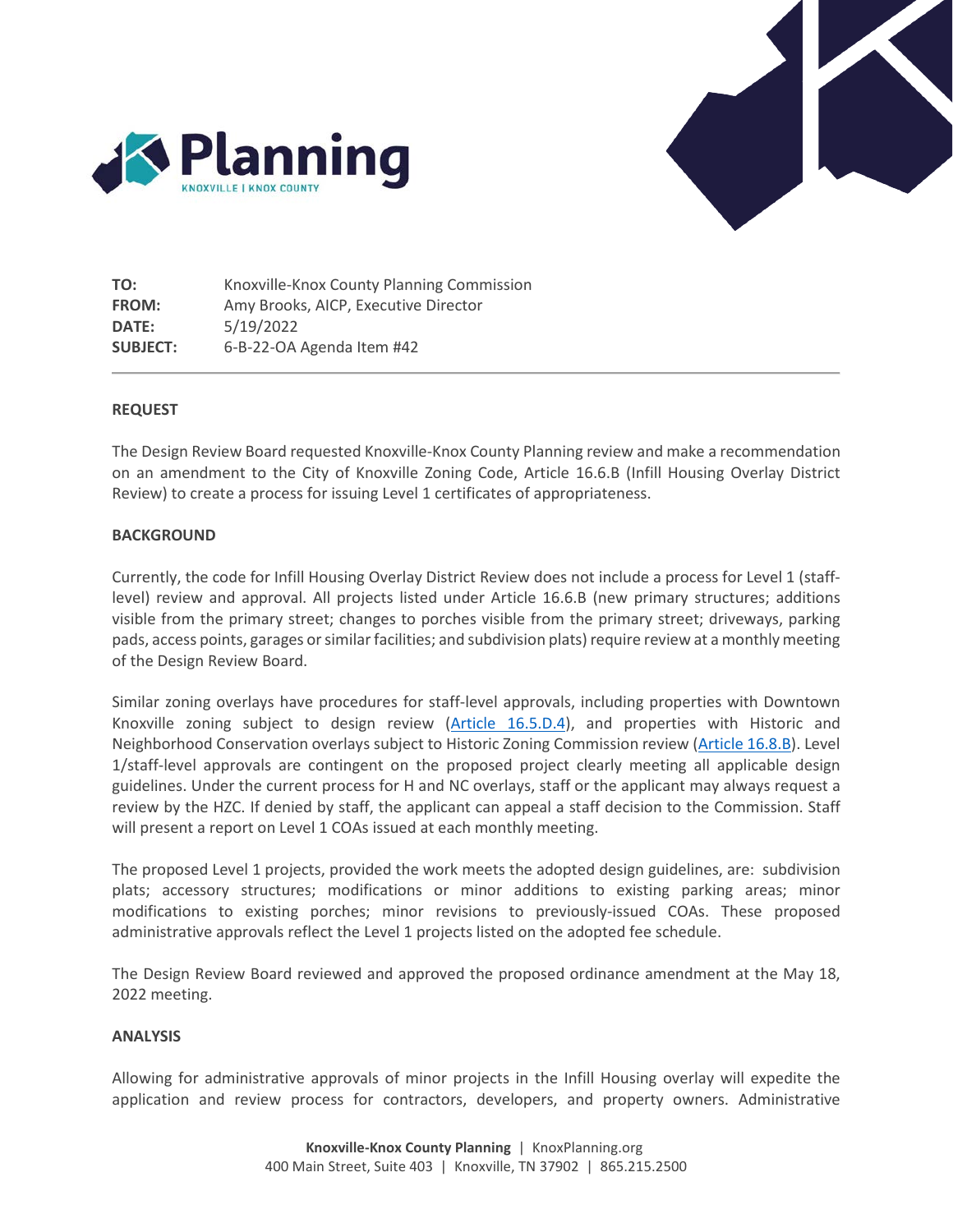approvals will also reduce unnecessary burdens on staff time. The proposed code amendment will create a more efficient process for applicants, while maintaining the stated purposes of the Infill Housing Overlay Zoning District [\(Article 8.7.A\)](https://library.municode.com/tn/knoxville/codes/code_of_ordinances?nodeId=APXBZOCO_ART8SPPUOVDI_8.7IHINHOOVZODI).

## **RECOMMENDATION**

Staff recommends approval of an amendment to the Knoxville City Zoning Code, Article 16.6.E, to allow for administrative approval of applications for Level 1 Certificates of Appropriateness, for limited projects which meet the adopted design guidelines for the property.

Exhibit 1: Proposed amendment to Article 16.6.E, Infill Housing Overlay District Review, Applications



**Knoxville-Knox County Planning** | KnoxPlanning.org 400 Main Street, Suite 403 | Knoxville, TN 37902 | 865.215.2500